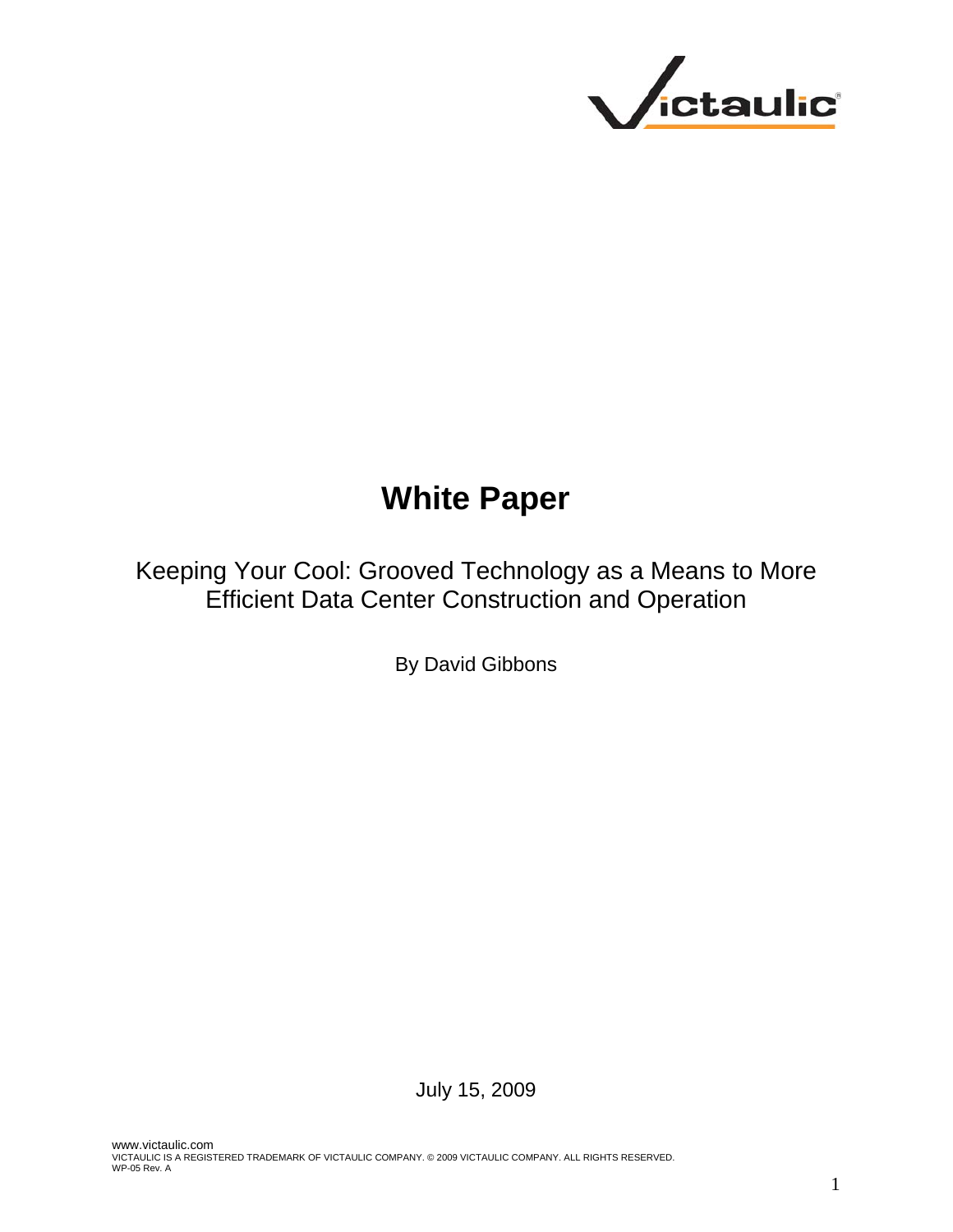

For many years, air cooled systems provided sufficient cooling capacity for data centers; however, increased computing density produces more heat and, therefore, requires a more efficient cooling method. In larger data centers, the most cost effective method of cooling is a chilled water system. According to the Science of Aquatics, water is 4,000 times more efficient than air. This is why, in recent years, companies like IBM have developed methods for bringing cooling water directly into server racks.

In a chilled water system, chilled water is pumped out of the mechanical room and into computer room air handlers by way of under-floor water distribution lines. The air handler then removes heat and humidity by drawing warm air through coils filled with circulating chilled water. The water absorbs the heat from the air and circulates back to the chiller where the heat is transferred to a condenser water loop and eventually released through a cooling tower.

Hard piping utilizing carbon steel pipe or copper tubing is common in a chilled water system. Traditional pipe joining methods for hard piping systems consist of welding, brazing or flanging which generally work well in data centers; but, with increased loads, frequent changes, and system expansions, these joining methods have become problematic. Piping systems utilizing a welded, brazed or flanged joining method are not easily accessible, feature limited design flexibility, introduce fire hazards to the jobsite and require lengthy system shutdowns to perform routine or unplanned maintenance activities.

Grooved mechanical piping technology—a method of pipe joining that requires no flame provides a reliable piping system that ensures efficiency in construction and operation of a data center by reducing deployment time, providing an easily adaptable system and reducing downtime during routine or unscheduled maintenance.

#### **Grooved pipe joining technology**

In 1925, Victaulic designed the first grooved end pipe joining system for water and air service piping. Recognized for its design flexibility and speed of assembly, grooved end pipe joining technology transformed the piping industry, leading to dramatic gains in building construction productivity. That is why among HVAC specifying engineers, building owners and installation contractors around the world, grooved mechanical pipe joining is the preferred pipe joining solution for both new construction and retrofit.

The mechanical joint, or coupling, is comprised of four elements: the grooved pipe, the gasket, the coupling housings, and the nuts and bolts. The pipe groove is made by cold forming or machining a groove into the end of a pipe. The key section of the coupling housing engages the groove. The bolts and nuts are tightened with a socket wrench or impact wrench, which holds the housings together. In the installed state the coupling housings encase the gasket and engage the groove around the circumference of the pipe to create a triple seal unified joint that is enhanced when the system is pressurized.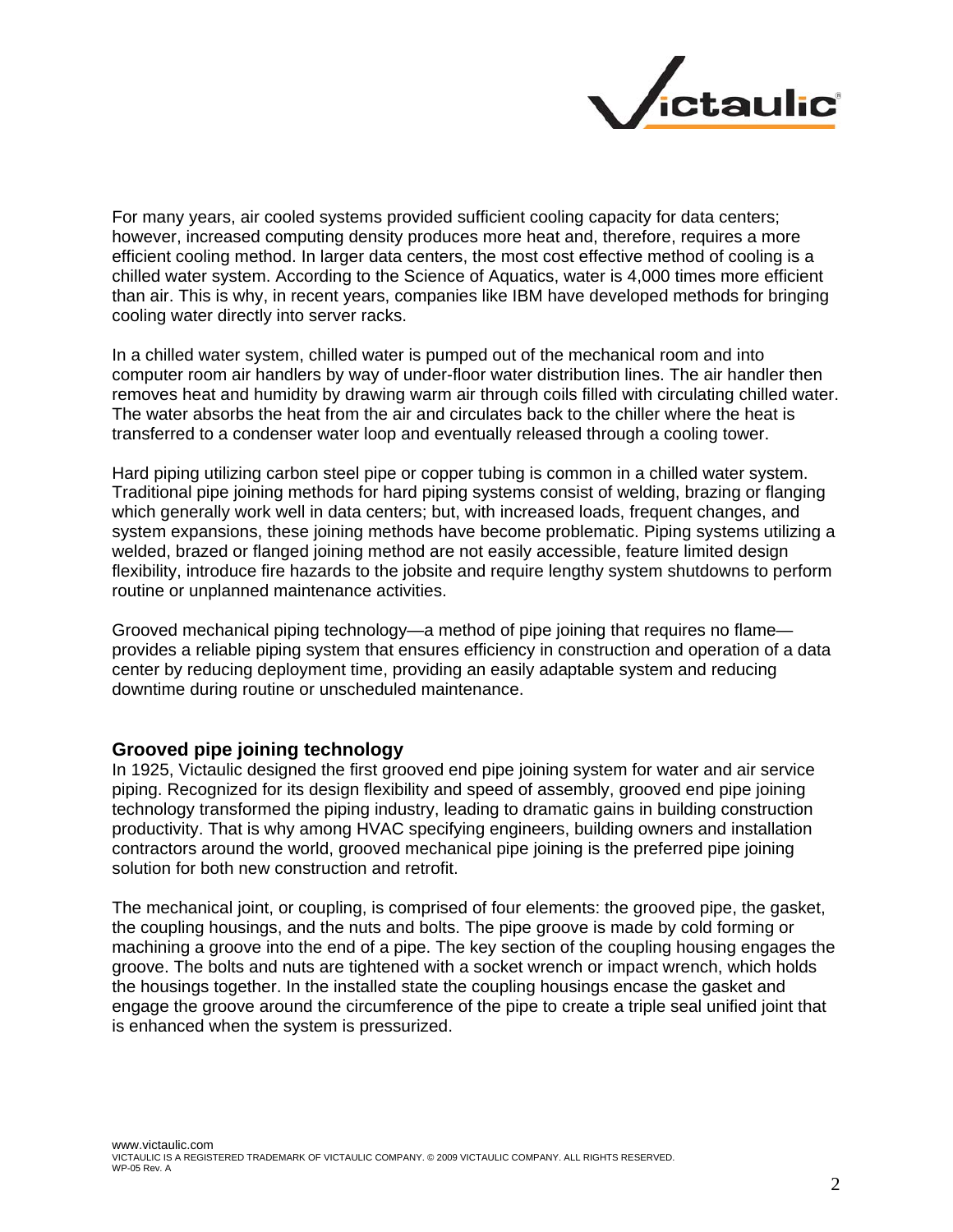



### **Installing a grooved mechanical piping system**

The installation of the piping system using the grooved mechanical pipe joining method leads to significant on-site man hours savings. On average, field fabrication of a grooved system is up to 10 times faster than welding and six times faster than installing a field-fabricated flanged joint. The simplified assembly and installation leads to a reduction in project calendar days by as much as one half, optimizing labor risk management. The reduction in calendar days realized by installing a mechanical piping system gives owners the ability to meet, and even beat, compressed construction schedules and avoid liquidated damages.

By reducing on-site man hours and eliminating the risk of fire and release of noxious fumes, the installation of mechanical piping systems increases jobsite safety and decreases overall risk when compared with welding, brazing or soldering.

Most injuries on job sites occur via material handling, but the most significant risks — in terms of potential impact on people and businesses — are caused by fire and fume hazards. Mechanical pipe joining eliminates fire, open arcs, sparks, flames and toxic-fume hazards that are associated with welding, brazing, and soldering. Welding is associated with a number of potential health risks, as well as the risk of severe burns. By specifying a mechanical pipe joining system, an engineer reduces the owner's overall risks, especially those related to project schedule, costs and potential liability.

Depending on the type of project (e.g., new construction vs. expansion/retrofit), hazards may become a risk not only to construction workers, but also to the occupants of the structure and surrounding facilities. When someone is welding, to comply with mandatory safety regulations, all other work in the area must be postponed, leading to costly downtime and possible employee evacuation. Evacuations are beneficial to safeguard workers, but business realities lead to yet another potential danger: the pressure and rush to catch up from a shut down or loss in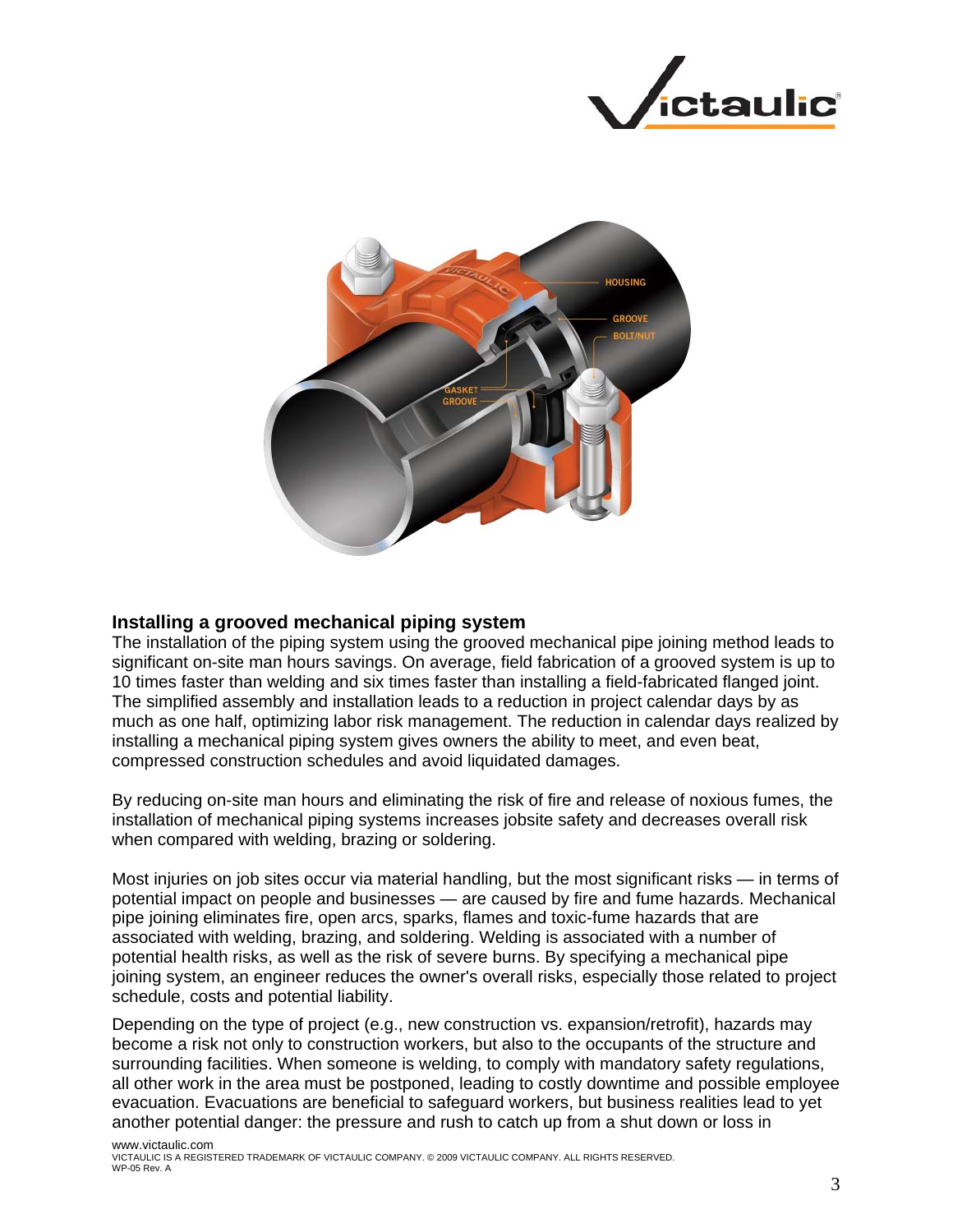

productivity, thus leading to an increased risk of injuries. Making wise decisions during new construction and specifying mechanical systems from the start helps to reduce downtime and alleviate the burdens often associated with future repairs, replacements, expansions and retrofits.

In addition to the elimination of flames and fumes associated with welding, the installation of mechanical piping systems increases safety by dramatically reducing the time and risk associated with rework. Unlike the hard pipe joints of a welded spool, mechanical joints offer rotational allowance and can be easily oriented on site without potential health and safety risks. The rotational allowance of a flanged joint is determined by the incremental movement from bolt-hole to bolt-hole while the grooved system offers 360 degrees of rotational allowance for field flexibility.

Once installed, mechanical systems are easily inspected. Most grooved systems provide for quality control through visual confirmation of proper installation. When installers inspect the completed grooved joint, metal-to-metal bolt-pad contact confirms that the joint is properly and securely installed and no re-work is necessary. Similarly, flanged joints are visually inspected upon completion of the sequential bolting, however, the level of gasket compression for sealing is unknown because the specific bolt torque is unknown. Welding, on the other hand, often requires X-rays for quality inspection. Furthermore, in the case of a failed x-ray inspection, the time-consuming re-work increases facility downtime and reintroduces the risks associated with welding.

#### **Maintenance and expansion of grooved mechanical piping systems**

Over the operating life of a data center, a piping system requires three basic categories of maintenance: routine inspection and maintenance, physical changes or expansion, and unscheduled repairs. Because of its intrinsic design qualities, grooved mechanical pipe joining makes maintenance and system access easy, fast, and safe while minimizing downtime.

Grooved couplings provide a union at every joint, allowing for easy system access, maximum field flexibility for on-site decision making and flexibility for future system expansion. To access the system, a worker needs to de-pressurize the system and simply unscrews two nuts. No torches, saws, or welding machines are needed. Required maintenance, such as cleaning strainer baskets or replacing corrupt pipe sections or adding in a tee to expand or join piping systems, is then easily accomplished. To complete the job the gasket is re-installed, the coupling housings are placed back on the pipe or fitting and the bolts are tightened. Welded systems don't have unions; to repair the piping system, workers actually have to cut out the damaged pipe section, which causes operational concerns and safety hazards, particularly in exiting facilities and occupied spaces. Additionally, because grooved mechanical pipe joints can be installed on wet lines, there is no time required to let the system dry out.

In a traditional flanged system, multiple bolts are needed to create the seal, and removing these bolts is a time-consuming process. For example, when working with a 12-inch ANSI Class 150 flanged system, 12 bolts need to be removed to gain access to the system. These torqued bolts employ a very high compressive load on the gasket, which is required to form and maintain the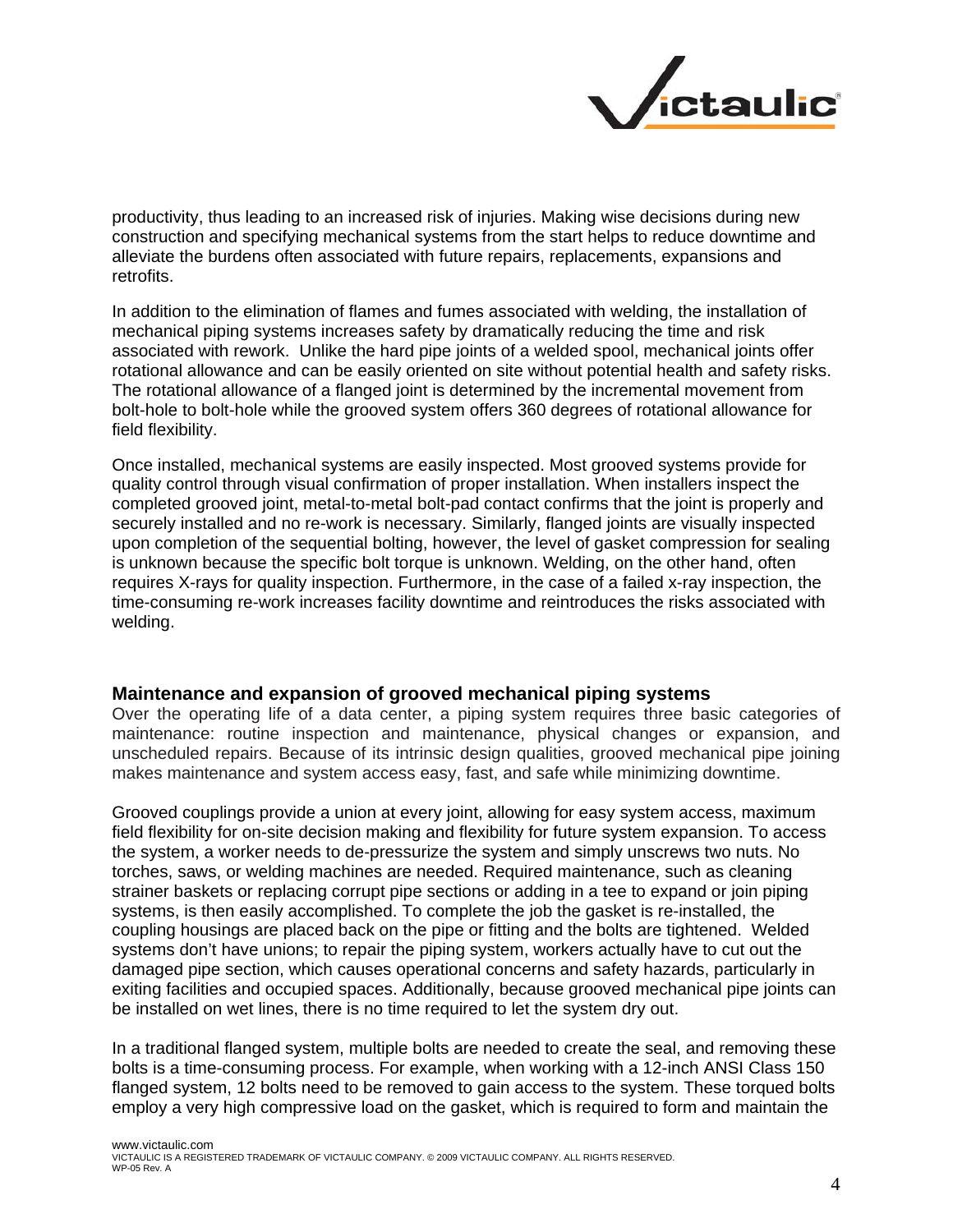

seal. When the multiple bolts are removed and the flanges are pulled apart, the gasket will tear and therefore needs to be replaced.

With a mechanical coupling, the compression loads on the gasket are different than the flange. The gasket has a C-shaped cross section seal that is pressure responsive and designed to handle cyclical loading. Systems can be pressurized and depressurized repeatedly for many years without fatiguing the elastomer material. Once installed, these couplings do not require any routine or periodic maintenance and can be left in place for the life of the system.



Exaggerated for clarity

*Grooved piping systems provide a union at every joint for ease of maintenance and future retrofits.* 

Operating efficiency is maintained during retrofit work, and systems can remain live without interrupting cooling because properly placed butterfly valves installed using grooved couplings provide "dead-end" shutoff service for isolation allowing for easy system expansions or rerouting with little to no interference with existing operations. Expansion projects can be completed in occupied buildings without vacating the space because mechanical grooved piping does not release noxious fumes or introduce a fire hazard eliminating the need for hot-works permits or fire watch.

#### **Protecting equipment using grooved mechanical piping systems**

In addition to making maintenance fast and safe, a grooved mechanical pipe joining system accommodates movement and deflections within the piping system reducing the need for periodic product repair or replacement and maintaining the operational integrity of the piping system. Traditional welded or flanged piping systems have rubber bellows or a braided flexible hose to accommodate these movements; however, these materials often wear out over time requiring costly and time-consuming replacement.

www.victaulic.com Flexible mechanical systems are engineered to allow the pipe to move and vibrate within the coupling, therefore localizing vibrations generated by HVAC equipment and reducing the amount of noise transmitted down the pipe line. The elastomeric gasket, contained inside the internal cavity of the ductile iron housing, creates a discontinuity in the piping system which aids in isolating vibrations therefore, protecting vital cooling equipment within the piping system. Furthermore, the ductile iron housings and gasket material have vibration dampening qualities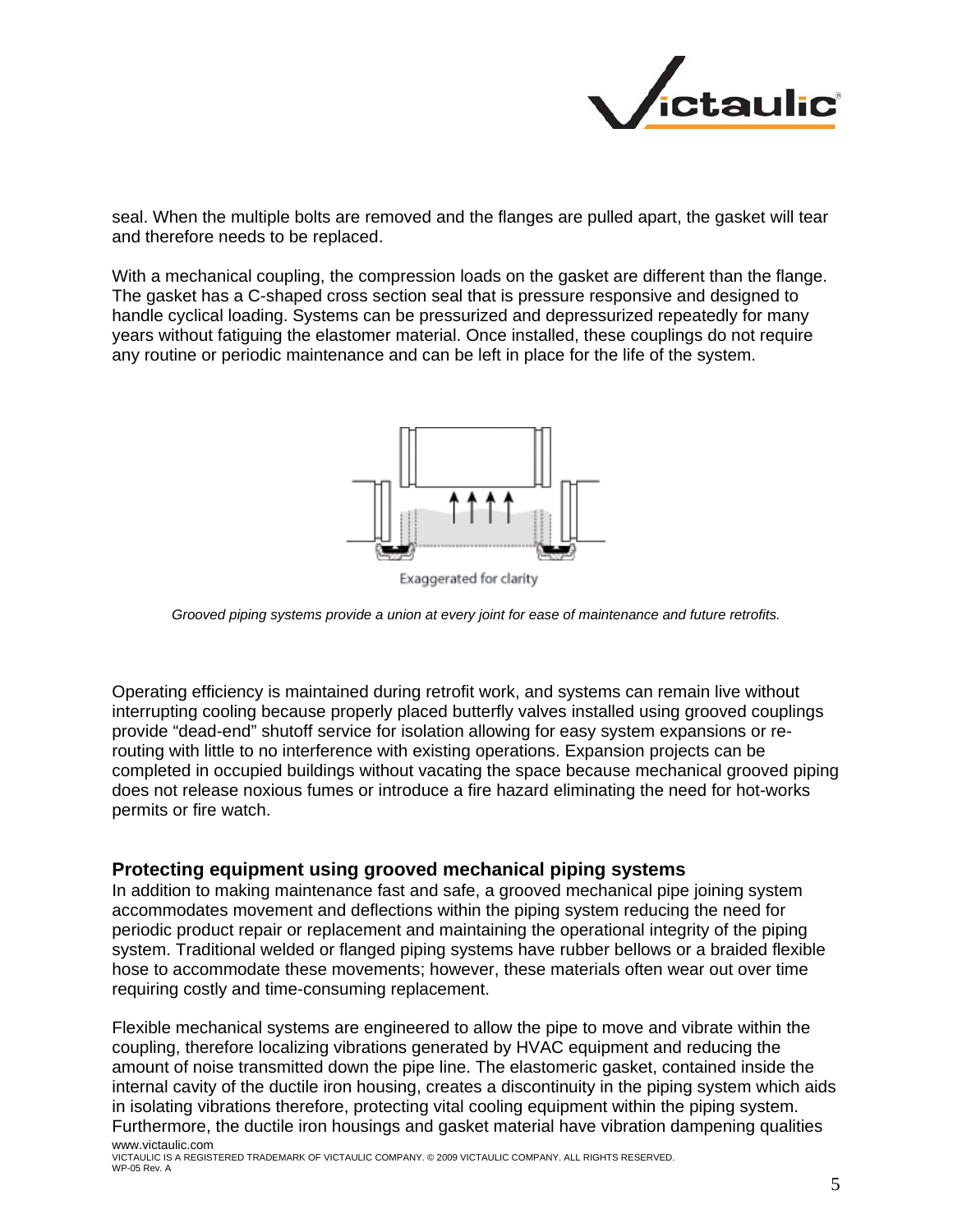

of their own, also serving to absorb vibrations. Testing has shown that systems utilizing three consecutive flexible couplings near a source of vibration will experience a similar level of noise dampening as those systems using specialty products. Additionally, the ability of grooved systems to accommodate system movement reduces loads at equipment connections and keeps vital cooling equipment operating at peak efficiency.



Exaggerated for clarity

*The flexible grooved-pipe couplings reduce the transmission of stresses through a piping system, while the gasket and ductile iron housing combine to dampen vibration.* 

Nowhere is it more important to plan ahead for disasters than in a data center. According to The Uptime Institute, in 2001 a Tier III data center allocated 1.6 hours per year for IT downtime and only 0.4 hours of downtime in a Tier IV. Because the cooling system is vital to the operational integrity of the IT equipment, when the cooling systems goes down it is only a matter of minutes before the IT equipment begins to overheat.

Piping systems in earth quake prone areas will be exposed to forces and deflections beyond normal static conditions. These seismic forces can cause extensive damage when piping systems cannot accommodate these movements. Mechanically joined grooved systems can be designed so that the differential piping movement associated with a seismic event will be accommodated. The inherent deflection capability of the flexible grooved pipe coupling reduces transmission of stresses through piping systems. The deflection allowed by a flexible groovedpipe coupling reduces the transmission of stresses through a piping system thereby minimizing potential system damage. As mentioned above, flexible and rigid couplings also provide discontinuity at each joint which helps minimize pipeline stresses generated during seismic movement.

Testing performed at the Real-Time Multi-directional Experimental Laboratory at the Center for Advanced Technology for Large Structural Systems at Lehigh University in Bethlehem, Pennsylvania; U.S.A proved the suitability of Victaulic grooved mechanical couplings to maintain operational integrity of piping systems during seismic events.